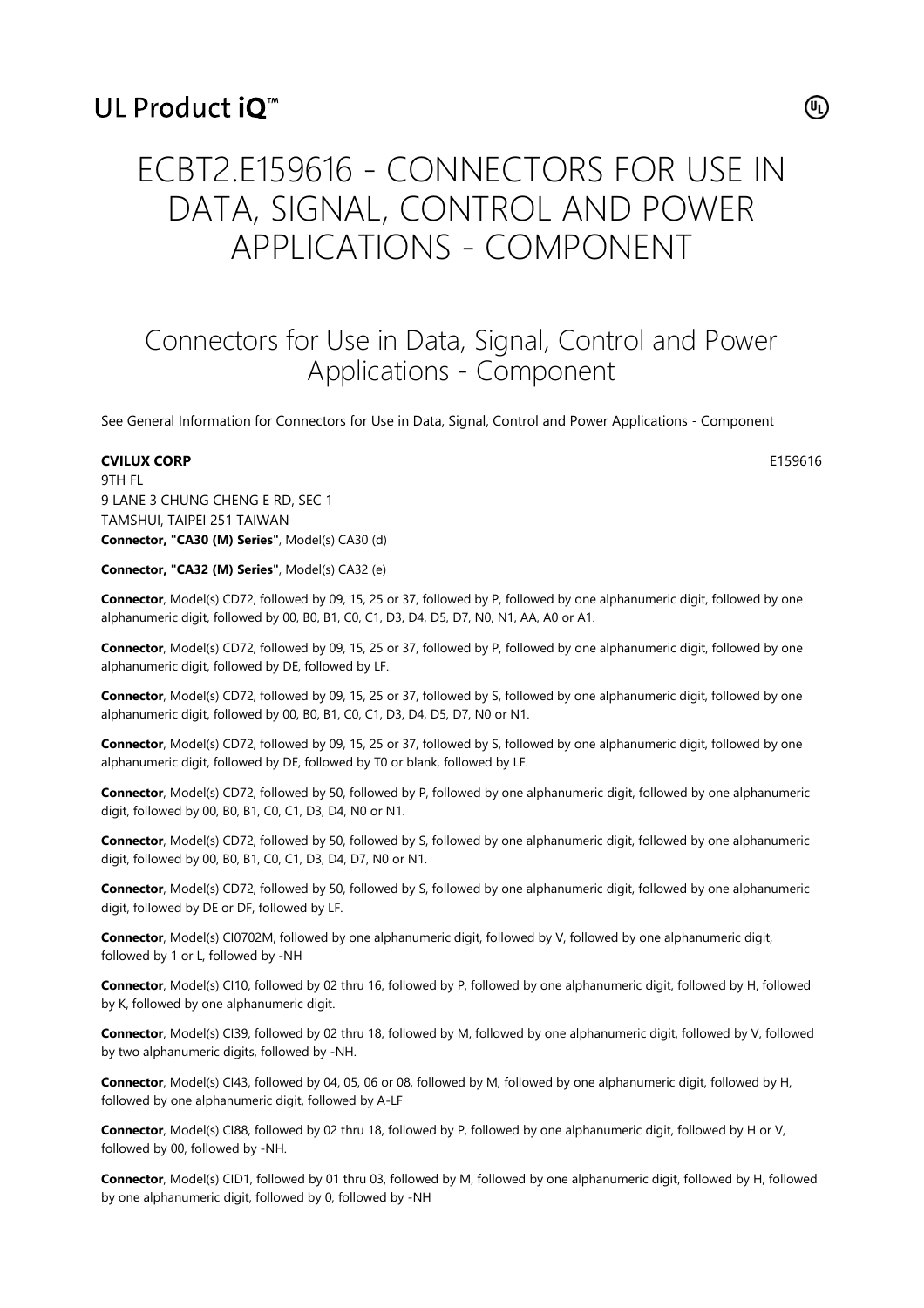**Connector**, Model(s) CIL102M, followed by one alphanumeric digit, followed by H, followed by one alphanumeric digit, followed by one alphanumeric digit, followed by -NH.

**Connector**, Model(s) CP-01, followed by 4, followed by 06, followed by 1 or 2, followed by 5, followed by M or blank, followed by -PA.

**Connector**, Model(s) CP1602M, followed by one alphanumeric digit, followed by V, followed by one alphanumeric digit, followed by one alphanumeric digit, followed by -NH

**Connector**, Model(s) CP35, followed by 02 thru 12, followed by P, followed by one alphanumeric digit, followed by H00-S, followed by -LF or -NH, followed by -T

**Connector**, Model(s) CP35, followed by 02 thru 12, followed by P, followed by one alphanumeric digit, followed by V00-S, followed by -LF or -NH, followed by -T

**Connectors, "CA30 (I) Series"**, Model(s) CA30, followed by 04 thru 26, followed by P, followed by two alphanumeric digits, followed by I, followed by one alphanumeric digit.

**Connectors, "CA32(H) Series or CA32(V) Series"**, Model(s) CA32, followed by 04 thru 26, followed by H or V, followed by three alphanumeric digits, followed by 0 or L.

**Connectors, "CA32(M) Series"**, Model(s) CA32, followed by 04 thru 26, followed by M, followed by three alphanumeric digits, followed by 0 or L.

**Connectors, "CB74(M) Series"**, Model(s) CB74, followed by 06 thru 60, followed by one alphanumeric digit, followed by M, followed by one alphanumeric digit, followed by 0 or 1.

**Connectors, "CF25(05) Series"**, Model(s) CF25, followed by 08 thru 65, followed by one alphanumeric digit, followed by D, followed by three alphanumeric digits, followed by -05.

**Connectors, "CF25(10) Series"**, Model(s) CF25, followed by 04 thru 32, followed by one alphanumeric digit, followed by D, followed by three alphanumeric digits, followed by -10.

**Connectors, "CI01(P) Series"**, Model(s) CI01, followed by 06 thru 32, followed by P, followed by one alphanumeric digit, followed by H or V, followed by D.

**Connectors, "CI06(P) Series"**, Model(s) CI06, followed by 02 thru 16, followed by P, followed by one alphanumeric digit, followed by V or H, followed by two alphanumeric digits.

**Connectors, "CI06(S) Series"**, Model(s) CI0602S0 thru CI0616S0

**Connectors, "CI11(M) Series"**, Model(s) CI11, followed by 02 thru 15, followed by M, followed by one alphanumeric digit, followed by V or H.

**Connectors, "CI11(S) Series"**, Model(s) CI11-02-S0000 thru CI11-15-S0000

**Connectors, "CP-011(S) Series"**, Model(s) CP-011, followed by 03 or 05, followed by two alphanumeric digits, followed by S.

**Connectors, "CP-012(S) Series"**, Model(s) CP-012, followed by 03 or 05, followed by two alphanumeric digits, followed by S.

**Connectors, "CP04(P) Series"**, Model(s) CP04, followed by 2, 3 or 4, followed by A, B or C, followed by P, followed by one alphanumerical digit, followed by M, followed by one alphanumerical digit, followed by 0.

**Connectors, "CP04(S) Series"**, Model(s) CP0402S0000, CP0403S0000, CP0404S0000

**Connectors, "CP05(P) Series"**, Model(s) CP05, followed by 02, followed by P, followed by one alphanumerical digit, followed by M, followed by one alphanumerical digit, followed by 0.

#### **Connectors, "CP05(S) Series"**, Model(s) CP0502S0000

**Connectors**, Model(s) 11W1PCH (a), 11W1PCS (a), 11W1PCV (a), 11W1PPH (b), 11W1PPH (c), 11W1PPS (b), 11W1PPS (c), 11W1PPV (b), 11W1PPV (c), 11W1SCH (a), 11W1SCS (a), 11W1SCV (a), 11W1SPH (b), 11W1SPH (c), 11W1SPS (b), 11W1SPS (c), 11W1SPV (b), 11W1SPV (c), 13W3PCH (a), 13W3PCS (a), 13W3PCV (a), 13W3PPH (b), 13W3PPH (c), 13W3PPS (b), 13W3PPS (c), 13W3PPV (b), 13W3PPV (c), 13W3SCH (a), 13W3SCS (a), 13W3SCV (a), 13W3SPH (b), 13W3SPH (c), 13W3SPS (b), 13W3SPS (c), 13W3SPV (b), 13W3SPV (c), 17W2PCH (a), 17W2PCS (a), 17W2PCV (a), 17W2PPH (b), 17W2PPH (c), 17W2PPS (b), 17W2PPS (c), 17W2PPV (b), 17W2PPV (c), 17W2SCH (a), 17W2SCS (a), 17W2SCV (a), 17W2SPH (b), 17W2SPH (c), 17W2SPS (b), 17W2SPS (c), 17W2SPV (b), 17W2SPV (c), 21W4PCH (a), 21W4PCS (a), 21W4PCV (a), 21W4PPH (b), 21W4PPH (c), 21W4PPS (b), 21W4PPS (c), 21W4PPV (b), 21W4PPV (c), 21W4SCH (a), 21W4SCS (a), 21W4SCV (a), 21W4SPH (b), 21W4SPH (c), 21W4SPS (b), 21W4SPS (c), 21W4SPV (b), 21W4SPV (c), 25W3PCH (a), 25W3PCS (a), 25W3PCV (a), 25W3PPH (b), 25W3PPH (c), 25W3PPS (b), 25W3PPS (c), 25W3PPV (b), 25W3PPV (c), 25W3SCH (a), 25W3SCS (a), 25W3SCV (a), 25W3SPH (b), 25W3SPH (c), 25W3SPS (b), 25W3SPS (c),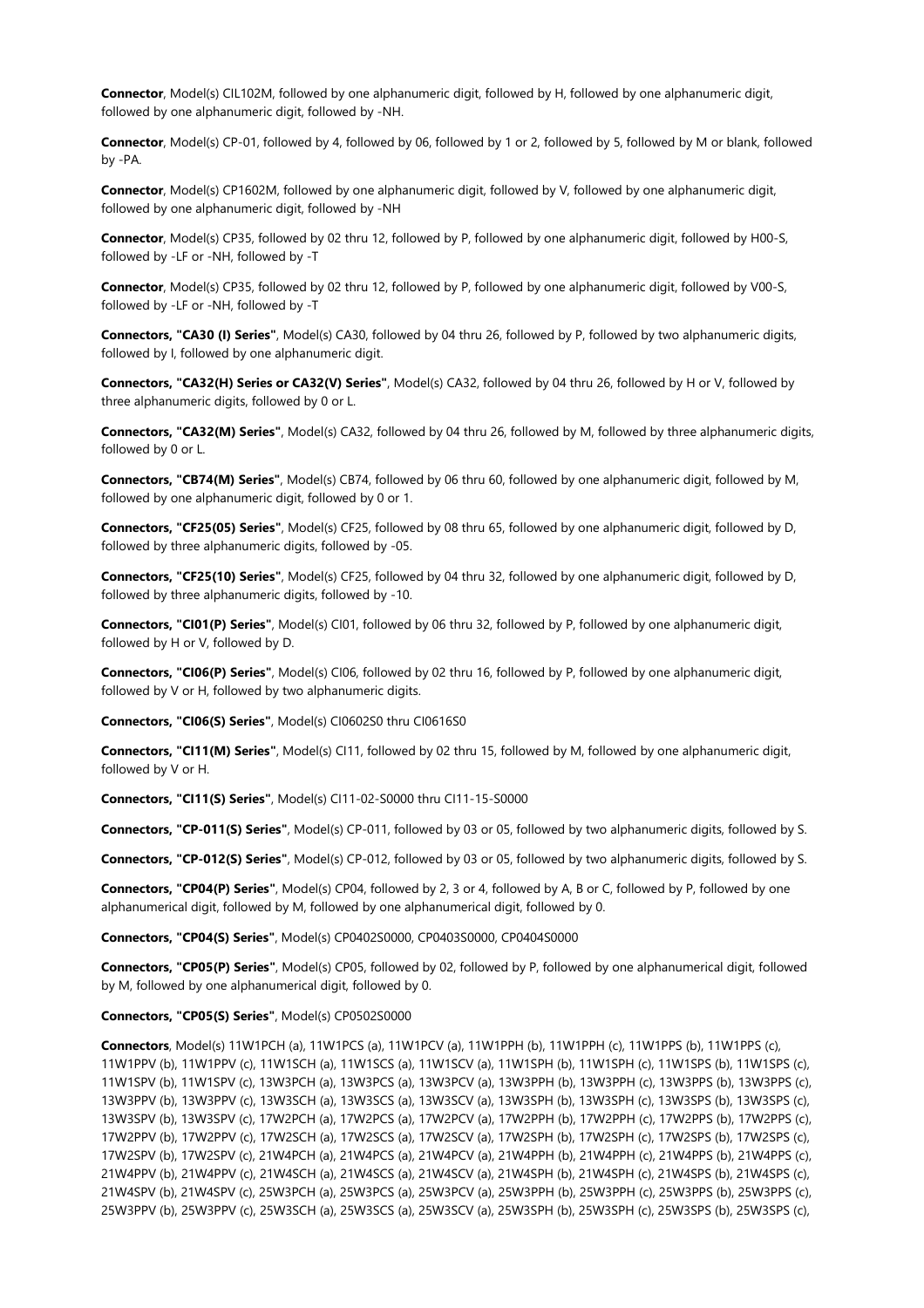25W3SPV (b), 25W3SPV (c), 36W4PCH (a), 36W4PCS (a), 36W4PCV (a), 36W4PPH (b), 36W4PPH (c), 36W4PPS (b), 36W4PPS (c), 36W4PPV (b), 36W4PPV (c), 36W4SCH (a), 36W4SCS (a), 36W4SCV (a), 36W4SPH (b), 36W4SPH (c), 36W4SPS (b), 36W4SPS (c), 36W4SPV (b), 36W4SPV (c), 3W3CPCH (a), 3W3CPCS (a), 3W3CPCV (a), 3W3CPPH (b), 3W3CPPH (c), 3W3CPPS (b), 3W3CPPS (c), 3W3CPPV (b), 3W3CPPV (c), 3W3CSCH (a), 3W3CSCS (a), 3W3CSCV (a), 3W3CSPH (b), 3W3CSPH (c), 3W3CSPS (b), 3W3CSPS (c), 3W3CSPV (b), 3W3CSPV (c), C3W3PCH (a), C3W3PCS (a), C3W3PCV (a), C3W3PPH (b), C3W3PPH (c), C3W3PPS (b), C3W3PPS (c), C3W3PPV (b), C3W3PPV (c), C3W3SCH (a), C3W3SCS (a), C3W3SCV (a), C3W3SPH (b), C3W3SPH (c), C3W3SPS (b), C3W3SPS (c), C3W3SPV (b), C3W3SPV (c), C5W5PCH (a), C5W5PCS (a), C5W5PCV (a), C5W5PPH (b), C5W5PPH (c), C5W5PPS (b), C5W5PPS (c), C5W5PPV (b), C5W5PPV (c), C5W5SCH (a), C5W5SCS (a), C5W5SCV (a), C5W5SPH (b), C5W5SPH (c), C5W5SPS (b), C5W5SPS (c), C5W5SPV (b), C5W5SPV (c), C7W2PCH (a), C7W2PCS (a), C7W2PCV (a), C7W2PPH (b), C7W2PPH (c), C7W2PPS (b), C7W2PPS (c), C7W2PPV (b), C7W2PPV (c), C7W2SCH (a), C7W2SCS (a), C7W2SCV (a), C7W2SPH (b), C7W2SPH (c), C7W2SPS (b), C7W2SPS (c), C7W2SPV (b), C7W2SPV (c), C8W8PCH (a), C8W8PCS (a), C8W8PCV (a), C8W8PPH (b), C8W8PPH (c), C8W8PPS (b), C8W8PPS (c), C8W8PPV (b), C8W8PPV (c), C8W8SCH (a), C8W8SCS (a), C8W8SCV (a), C8W8SPH (b), C8W8SPH (c), C8W8SPS (b), C8W8SPS (c), C8W8SPV (b), C8W8SPV (c)

**Connectors**, Model(s) CA02, followed by 10, 20, 30, 40, 50, 60, 70, 80, 90 or 100, followed by S, may be followed by 1, A, B or C, may be followed by 0 thru 9, may be followed by two alphanumeric digits.

**Connectors**, Model(s) CA02100S, CA0210S, CA0220S, CA0230S, CA0240S, CA0250S, CA0260S, CA0270S, CA0280S, CA0290S

**Connectors**, Model(s) CA04, followed by 10, 14, 16, 20, 26, 34, 40, 50, or 60 followed by P, may be followed by 1, A, B or C, may be followed by 0 thru 9, may be followed by two alphanumeric digits.

**Connectors**, Model(s) CA0410P, CA0414P, CA0416P, CA0420P, CA0426P, CA0434P, CA0440P, CA0450P, CA0460P

**Connectors**, Model(s) CA11, followed by 20, 22, 24, 26, 34, 36, 40, 44, 50 or 68, followed by S, may be followed by 1, A, B or C, may be followed by 0 thru 9, may be followed by 00 or A0.

**Connectors**, Model(s) CA1120S, CA1122S, CA1124S, CA1126S, CA1134S, CA1136S, CA1140S, CA1144S, CA1150S, CA1168S

**Connectors**, Model(s) CA21, followed by 06, 08, 10, 12, 14, 16, 20, 24, 26, 30, 34, 40, 44, 50, 56, 60, 62 or 64, followed by S, may be followed by 1, A, B or C, may be followed by 0 thru 9, may be followed by 00 or A0.

**Connectors**, Model(s) CA2110S, CA2112S, CA2114S, CA2116S, CA2120S, CA2124S, CA2126S, CA2130S, CA2134S, CA2140S, CA2144S, CA2150S, CA2156S, CA2160S, CA2162S, CA2164S, CA216S, CA218S

**Connectors**, Model(s) CA23, followed by 08, 10, 14, 16, 20, 24, 26, 30, 34, 40, 50, 60 or 64, followed by P, may be followed by 1, A, B or C, may be followed by 0 thru 9, may be followed by two alphanumeric digits.

**Connectors**, Model(s) CA2310P, CA2314P, CA2316P, CA2320P, CA2324P, CA2326P, CA2330P, CA2334P, CA2340P, CA2350P, CA2360P, CA2364P, CA238P

**Connectors**, Model(s) CA30, CA31, followed by 04 thru 26, followed by P, followed by four alphanumeric digits.

**Connectors**, Model(s) CA33, followed by 04, 06, 08, 10, 12, 14, 16, 18, 20, 22, 24 or 26, followed by P, followed by one alphanumeric digit, followed by one alphanumeric digit, followed by I, followed by one alphanumeric digit, followed by NH or blank.

**Connectors**, Model(s) CA34, followed by 04, 06, 08, 10, 12, 14, 16, 18, 20, 22, 24 or 26, followed by P, followed by one alphanumeric digit, followed by one alphanumeric digit, followed by one alphanumeric digit, followed by one alphanumeric digit, followed by NH or blank.

**Connectors**, Model(s) CA35, followed by 04, 06, 08, 10, 12, 14, 16, 18, 20, 22, 24 or 26, followed by H, M or V, followed by one alphanumeric digit, followed by one alphanumeric digit, followed by one alphanumeric digit, followed by one alphanumeric digit, followed by NH or blank.

**Connectors**, Model(s) CB27, followed by 04, 06, 08, 10, 12, 14, 16, 18, 20, 22, 24, 26, 28, 30, 32, 34, 36, 38, 40, 42, 44, 46, 48, 50, 52, 54, 56, 58, 60, 62, 64, 66, 68, 70, 72, 74, 76, 78 or 80, followed by one alphanumeric digit, followed by H100.

**Connectors**, Model(s) CB39, followed by 02 thru 40, followed by one alphanumeric digit, followed by H or V, followed by one alphanumeric digit, followed by one alphanumeric digitit, followed by one alphanumeric digit, followed by one alphanumeric digit, followed by NH or blank.

**Connectors**, Model(s) CB50, followed by 04, 06, 08, 10, 12, 14, 16, 18, 20, 22, 24, 26, 28, 30, 32, 34, 36, 38, 40, 42, 44, 46, 48, 50, 52, 54, 56, 58, 60, 62, 64, 66, 68, 70, 72, 74, 76, 78, 80, 82, 84, 86, 88, 90, 92, 94, 96, 98 or X1, followed by one alphanumeric digit, followed by 0, A, B or P, followed by 0 or P, followed by one alphanumeric digit, followed by one alphanumeric digit, followed by NH or blank.

**Connectors**, Model(s) CB74, followed by 04 thru 80, followed by one alphanumeric digit, followed by H or V.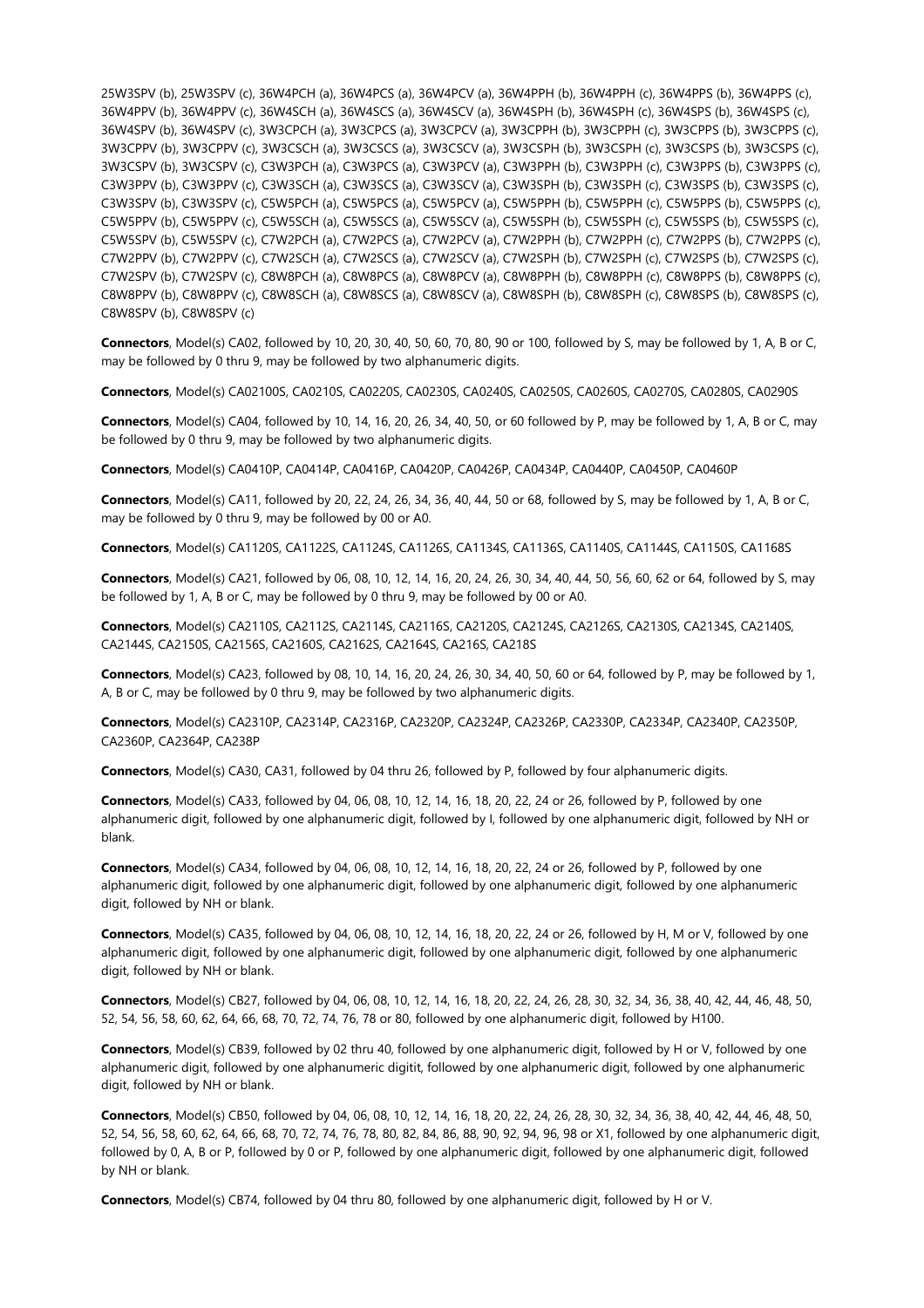**Connectors**, Model(s) CB83, followed by 04, 06, 08, 10, 12, 14, 16, 18, 20, 22, 24, 26, 28, 30, 32, 34, 36, 38, 40, 42, 44, 46, 48, 50, 52, 54, 56, 58, 60, 62, 64, 66, 68, 70, 72, 74, 76, 78 or 80, followed by one alphanumeric digit, followed by R, followed by one alphanumeric digit, followed by one alphanumeric digit, followed by 0, 1, 2 or 3, followed by -LF, -NH or blank.

**Connectors**, Model(s) CB85, followed by 04, 06, 08, 10, 12, 14, 16, 18, 20, 22, 24, 26, 28, 30, 32, 34, 36, 38, 40, 42, 44, 46, 48, 50, 52, 54, 56, 58, 60, 62, 64, 66, 68, 70, 72, 74, 76, 78 or 80, followed by one alphanumeric digit, followed by V, followed by one alphanumeric digit, followed by two alphanumeric digits, followed by -LF, -NH or blank.

**Connectors**, Model(s) CB91, followed by 04, 06, 08, 10, 12, 14, 16, 18, 20, 22, 24, 26, 28, 30, 32, 34, 36, 38, 40, 42, 44, 46, 48, 50, 52, 54, 56, 58, 60, 62, 64, 66, 68, 70, 72, 74, 76, 78 or 80, followed by one alphanumeric digit, followed by H or V, followed by one alphanumeric digit, followed by two alphanumeric digits.

**Connectors**, Model(s) CBRE030SA and CBRE030PA, followed by one alphanumeric digit, followed by 0 or F, followed by 00 or P1, followed by two alphanumeric digit, followed by NH.

**Connectors**, Model(s) CD01, CD02, CD03, CD04 or CD05, CD5 followed by 15, 26, 44 or 62, followed by P or S.

**Connectors**, Model(s) CD51, CD52, CD53, CD54 or CD61 followed by 09, 15, 25 or 37, followed by S or P.

**Connectors**, Model(s) CD5809S and CD5809P, followed by one alphanumeric digit, followed by 0 or 1, followed by two alphanumeric digits.

**Connectors**, Model(s) CD81V1PP, CD81V1PS, CD81V1SP, CD81V1SS, CD81V2PP, CD81V2PS, CD81V2SP, CD81V2SS, CD81V3PP, CD81V3PS, CD81V3SP, CD81V3SS, CD9109P, CD9115P, CD9125P, CD92A1, CD92A2, CD92A3, CD92A4, CD9375P

**Connectors**, Model(s) CF07, followed by 04 thru 32, followed by 1, followed by D or U, followed by 0, followed by R or T, followed by 0.

**Connectors**, Model(s) CF08, followed by 04 thru 32, followed by 1H2, followed by R or T, followed by 0.

**Connectors**, Model(s) CF08, followed by 04 thru 32, followed by one alphanumeric digit, followed by M, followed by one alphanumeric digit, followed by one alphanumeric digit, followed by one alphanumeric digit, followed by -LF, -NH or blank.

**Connectors**, Model(s) CF09, followed by 04 thru 32, followed by 1, followed by H or V, followed by 200.

**Connectors**, Model(s) CF10 or CF16, followed by 04 thru 32, followed by 1, followed by D, M, U or V, followed by 0T0.

**Connectors**, Model(s) CF20, followed by 04 thru 24, followed by one alphanumeric digit, followed by D, U or V, followed by one alphanumeric digit, followed by one alphanumeric digit, followed by one alphanumeric digit, followed by -1, followed by 0 or W, followed by ?LF, -NH or blank.

**Connectors**, Model(s) CF20, followed by 04 thru 50, followed by one alphanumeric digit, followed by D, U or V, followed by one alphanumeric digit, followed by one alphanumeric digit, followed by one alphanumeric digit, followed by -LF, -NH or blank.

**Connectors**, Model(s) CF21, followed by 06 thru 50, followed by 1, followed by D, U or V, Followed by 0.

**Connectors**, Model(s) CF23, followed by 04 thru 40, followed by one alphanumeric digit, followed by D or U, followed by one alphanumeric digit, followed by one alphanumeric digit, followed by one alphanumeric digit, followed by -LF, -NH or blank.

**Connectors**, Model(s) CF25, followed by 04 through 32, followed by one alphanumeric digit, followed by D, followed by 0 or 1, followed by two alphanumeric digits, followed by -10, followed by -NH.

**Connectors**, Model(s) CF25, followed by 08 through 65, followed by one alphanumeric digit, followed by D, followed by 0 or 1, followed by two alphanumeric digits, followed by -05, followed by -NH.

**Connectors**, Model(s) CF27, followed by 04 thru 65, followed by one alphanumeric digit, followed by H, followed by 0 or 1, followed by one alphanumeric digit, followed by one alphanumeric digit, followed by NH.

**Connectors**, Model(s) CF30, followed by 11 thru 61, followed by one alphanumeric digit, followed by D, followed by one alphanumeric digit, followed by one alphanumeric digit, followed by A or B, followed by -NH.

**Connectors**, Model(s) CF42, followed by 04 thru 50, followed by 1, 2 or F, followed by H0, followed by R or T, followed by 0, 2 or W, followed by -05, followed by ?NH.

**Connectors**, Model(s) CH01, followed by 02 through 50, followed by 1 thru 4, followed by H or V, may be followed by 0 thru 9, followed by 00.

**Connectors**, Model(s) CH0102H thru CH0150H, CH0102V thru CH0150V

**Connectors**, Model(s) CH11, followed by 02 through 40, followed by 1 thru 4, followed by V, may be followed by 0 thru 9,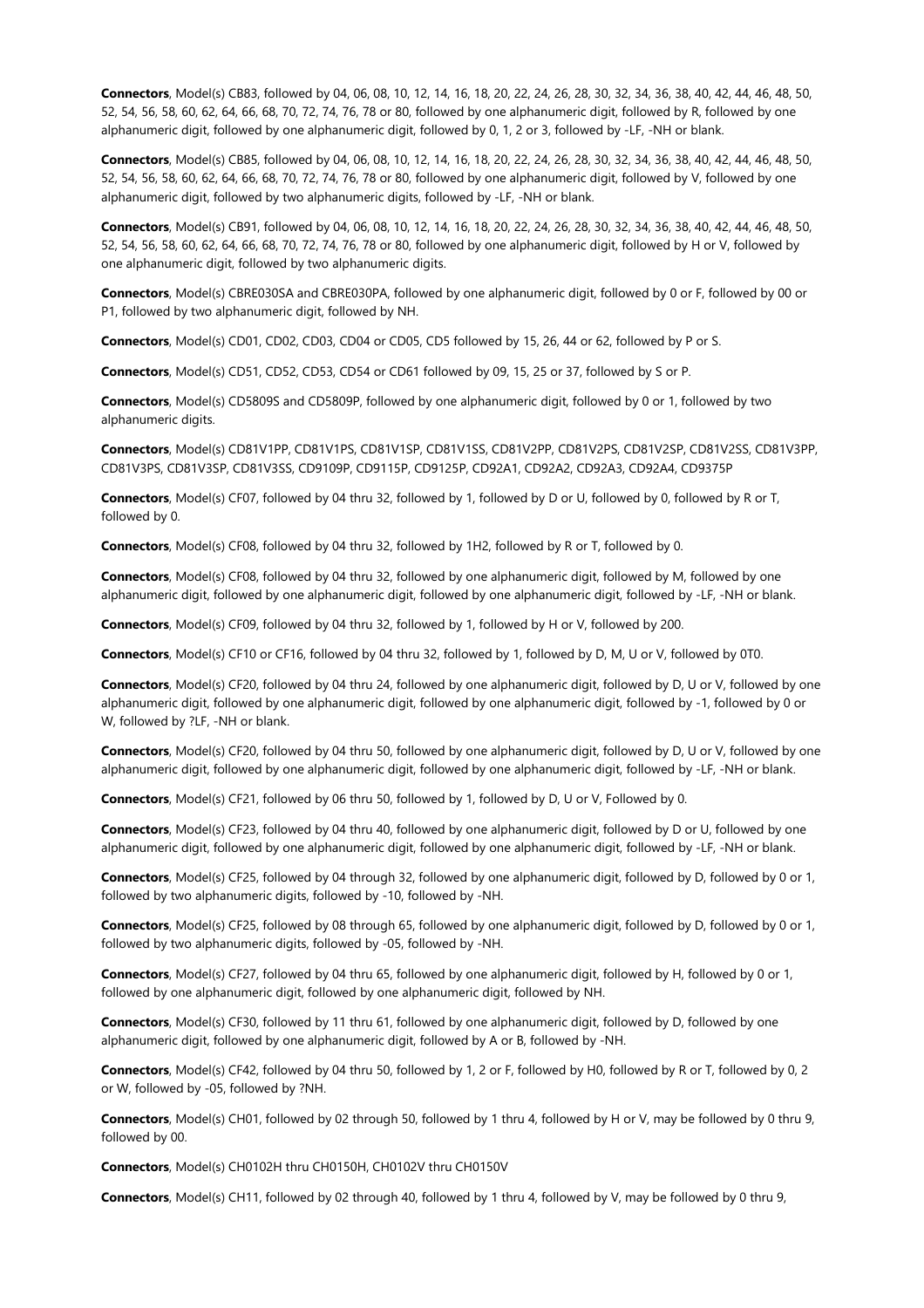followed by 00.

**Connectors**, Model(s) CH1102V thru CH1140V

**Connectors**, Model(s) CH31, followed by 02 through 40, followed by 1 thru 4, followed by H or V, may be followed by 0 thru 9, followed by 00, 01, 02 or 03.

**Connectors**, Model(s) CH3102H thru CH3140H, CH3102V thru CH3140V

**Connectors**, Model(s) CH61, followed by 06 thru 100 inclusive, followed by 1 thru 4, followed by V, may be followed by 0 thru 9, followed by 00.

**Connectors**, Model(s) CH61-06 thru CH61-100

**Connectors**, Model(s) CH66, followed by 10, 20, 30, 40, 50, 60, 70, 80, 90 or 100, followed by 1, A, B or C, followed by H or V, may be followed by 0 thru 9, followed by 00.

**Connectors**, Model(s) CH66100H, CH66100V, CH6610H, CH6610V, CH6620H, CH6620V, CH6630H, CH6630V, CH6640H, CH6640V, CH6650H, CH6650V, CH6660H, CH6660V, CH6670H, CH6670V, CH6680H, CH6680V, CH6690H, CH6690V

**Connectors**, Model(s) CH71, followed by 02thru 80 inclusive, followed by 1 thru 4, followed by V, may be followed by 0 thru 9, followed by 00.

**Connectors**, Model(s) CH7104V thru CH7180V

**Connectors**, Model(s) CH74, followed by 16, 20, 26, 34, 40, 44, 50 or 68, followed by 1 thru 4, followed by H or V, may be followed by 0 thru 9, followed by 00.

**Connectors**, Model(s) CH74, followed by 16, 20, 26, 34, 40, 44, followed by 50 or 68, followed by H or V.

Connectors, Model(s) CH81, followed by 02 thru 80 inclusive, followed by 1 thru 4, followed by H or V, may be followed by 0 thru 9, followed by 00 or 01.

**Connectors**, Model(s) CH8102H thru CH8180H, CH8102V thru CH8180V

**Connectors**, Model(s) CH85, followed by 04, 06, 08, 10, 12, 14, 16, 18, 20, 22, 24, 26, 28, 30, 32, 34, 36, 38, 40, 42, 44, 46, 48, 50, 52, 54, 56, 58, 60, 62, 64, 66, 68, 70, 72, 74, 76, 78 or 80, followed by one alphanumeric digit, followed by V, followed by 2 or A, followed by 0W

**Connectors**, Model(s) CH87, followed by 10, 14, 16, 20, 26, 30, 34, 40, 50, 60 or 64, followed by 1 thru 4, followed by H or V, may be followed by 0 thru 9, followed by 00.

**Connectors**, Model(s) CH8710H, CH8710V, CH8714H, CH8714V, CH8716H, CH8716V, CH8720H, CH8720V, CH8726H, CH8726V, CH8730H, CH8730V, CH8734H, CH8734V, CH8740H, CH8740V, CH8750H, CH8750V, CH8760H, CH8760V, CH8764H, CH8764V

**Connectors**, Model(s) CH88, followed by 10, 14, 16, 20, 24, 26, 30, 34, 40, 50, 60 or 64, followed by 1 thru 4, followed by A or B, may be followed by 0 thru 9, followed by 00.

**Connectors**, Model(s) CH88A, CH88B

**Connectors**, Model(s) CI01, followed by 02 thru 15, followed by M, followed by one alphanumeric digit, followed by V, followed by one alphanumeric digit, followed by 0 or N, followed by LF, NH or blank.

**Connectors**, Model(s) CI01, followed by 02 thru 16, followed by M, followed by one alphanumeric digit, followed by H, followed by one alphanumeric digit, followed by 0,followed by LF, NH or blank.

**Connectors**, Model(s) CI01, followed by 02 thru 16, followed by P, followed by one alphanumeric digit, followed by H or V, followed by K or 0, followed by 0, followed by LF or NH.

**Connectors**, Model(s) CI01, followed by 06 thru 34, followed by P, followed by one alphanumeric digit, followed by H or V, followed by D, followed by one alphanumeric digit except for L, followed by LF or NH.

**Connectors**, Model(s) CI01, followed by 06 thru 34, followed by P, followed by one alphanumeric digit, followed by H or V, followed by DL, followed by LF or NH.

**Connectors**, Model(s) CI01, followed by 06, 08 or 10, followed by SD0A, followed by one alphanumeric digit.

**Connectors**, Model(s) CI01, followed by 06, 08, 10, 12, 14, 16, 18, 20, 22, 24, 26, 28, 30, 32 or 34, followed by SD0L, followed by one alphanumeric digit.

**Connectors**, Model(s) CI01, followed by 10, 12, 14 or 16, followed by M, followed by one alphanumeric digit, followed by H,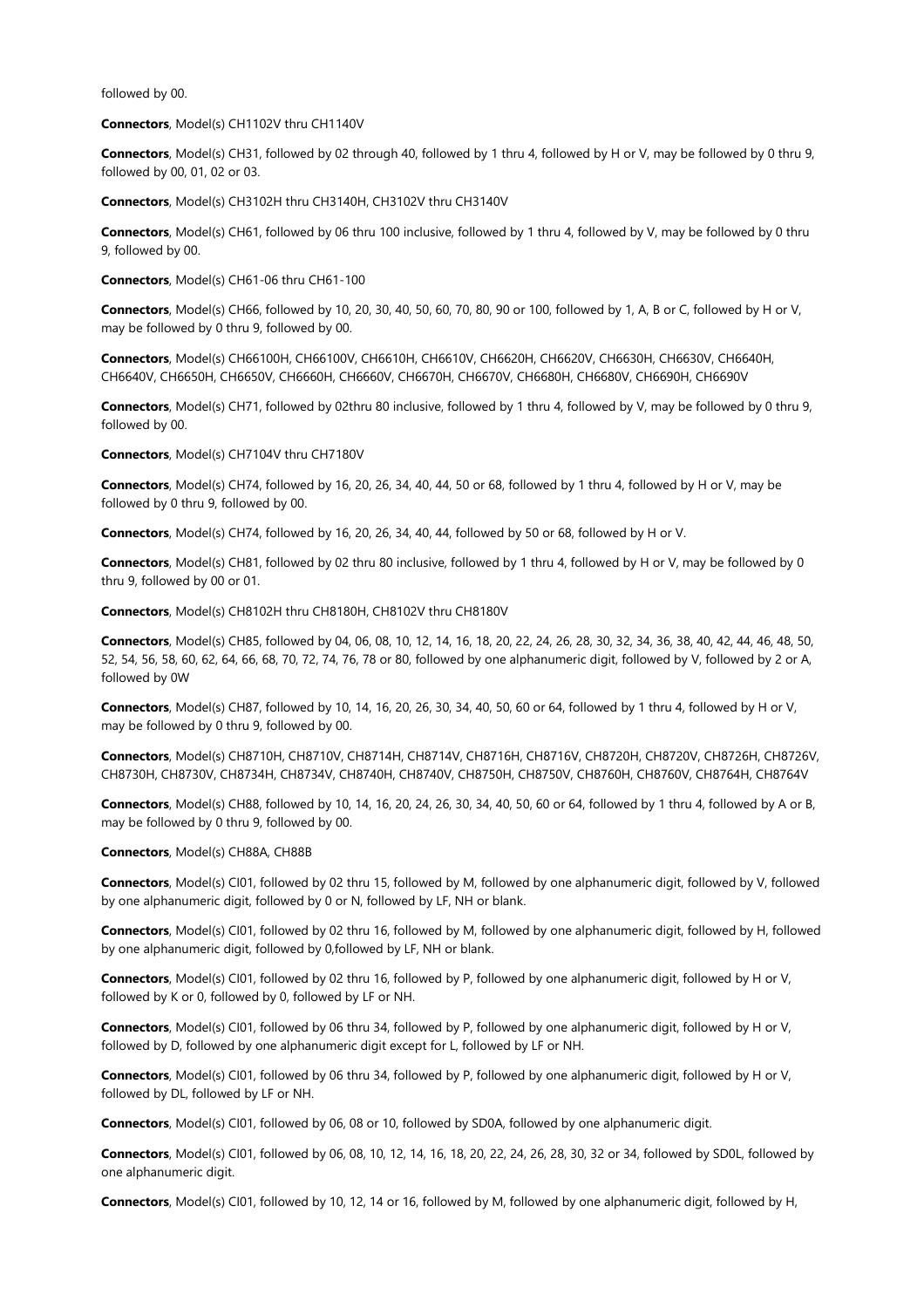followed by one alphanumeric digit, followed by L, followed by LF or NH.

**Connectors**, Model(s) CI01, followed by 10, 12, 14 or 16, followed by S00L, followed by one alphanumeric digit.

**Connectors**, Model(s) CI01, followed by 14M, followed by one alphanumeric digit, followed by H, followed by one alphanumeric digit, followed by 0LC.

**Connectors**, Model(s) CI0102P thru CI0115P, CI0102S thru CI0115S, CI0106SD thru CI0132SD, CI0202S thru CI0216S

**Connectors**, Model(s) CI0702M, followed by one alphanumeric digit, followed by H, followed by R or T, followed by one alphanumeric digit, followed by -NH

**Connectors**, Model(s) CI0702S0, followed by three alphanumeric digits

**Connectors**, Model(s) CI0702SL, followed by three alphanumeric digits, followed by -NH

**Connectors**, Model(s) CI11, followed by 02 thru 18, 20 or 26, followed by M, followed by one alphanumeric digit, followed by H, followed by two alphanumeric digits, followed by LF or NH.

**Connectors**, Model(s) CI11, followed by 02 thru 18, 20 or 26, followed by M, followed by one alphanumeric digit, followed by V, followed by two alphanumeric digits, followed by LF or NH.

**Connectors**, Model(s) CI11, followed by 12, 16, 20, 30, 40 or 50, followed by M, followed by one alphanumeric digit, followed by HD, followed by one alphanumeric digit, followed by two alphanumeric digits, followed by -NH or blank.

**Connectors**, Model(s) CI11, followed by 16, 20, 30, 40 or 50, followed by M, followed by one alphanumeric digit, followed by VD, followed by 0- or 1-, followed by one alphanumeric digit, followed by one alphanumeric digit, followed by -NH or blank.

**Connectors**, Model(s) CI11, followed by 16, 20, 30, 40 or 50, followed by SD, followed by three alphanumeric digits, followed by -NH or blank.

**Connectors**, Model(s) CI11, followed by 2 thru 15, followed by S, followed by 0 or N, followed by three alphanumeric digits, followed by NH.

**Connectors**, Model(s) CI1330M, followed by one alphanumeric digit, followed by H, followed by one alphanumeric digit, followed by 0NH or blank.

**Connectors**, Model(s) CI1330M, followed by one alphanumeric digit, followed by H, followed by one alphanumeric digit, followed by ANH or blank.

**Connectors**, Model(s) CI14, followed by 02 thru 12, followed by M, followed by one alphanumeric digit, followed by H, followed by one alphanumeric digit, followed by C or E, followed by NH.

**Connectors**, Model(s) CI14, followed by 02 thru 20, followed by M, followed by one alphanumeric digit, followed by H, followed by one alphanumeric digit, followed by one alphanumeric digit, followed by NH.

**Connectors**, Model(s) CI14, followed by 02 thru 20, followed by S, followed by 00 or L0, followed by one alphanumeric digit, followed by one alphanumeric digit, followed by NH.

**Connectors**, Model(s) CI14, followed by 03 thru 12, followed by M, followed by one alphanumeric digit, followed by V, followed by L, followed by one alphanumeric digit, followed by NH.

**Connectors**, Model(s) CI15, followed by 02 thru 15, followed by M, followed by one alphanumeric digit, followed by H, followed by one alphanumeric digit, followed by one alphanumeric digit except for L, followed by LF, NH or blank.

**Connectors**, Model(s) CI15, followed by 02 thru 15, followed by M, followed by one alphanumeric digit, followed by V, followed by one alphanumeric digit, followed by one alphanumeric digit, followed by LF, NH or blank.

**Connectors**, Model(s) CI15, followed by 02 thru 15, followed by P, followed by one alphanumeric digit, followed by H or V, followed by two alphanumeric digits, followed by LF, NH or blank.

**Connectors**, Model(s) CI15, followed by 02 thru 15, followed by S, followed by 0, followed by two alphanumeric digits, followed by one alphanumeric digit.

**Connectors**, Model(s) CI15, followed by 03 thru 07, followed by M, followed by one alphanumeric digit, followed by H, followed by one alphanumeric digit, followed by L, followed by NH.

**Connectors**, Model(s) CI15, followed by 03 thru 07, followed by S, followed by L0, followed by one alphanumeric digits, followed by one alphanumeric digit.

**Connectors**, Model(s) CI16, followed by 02 thru 20, followed by M, followed by one alphanumeric digit, followed by H, followed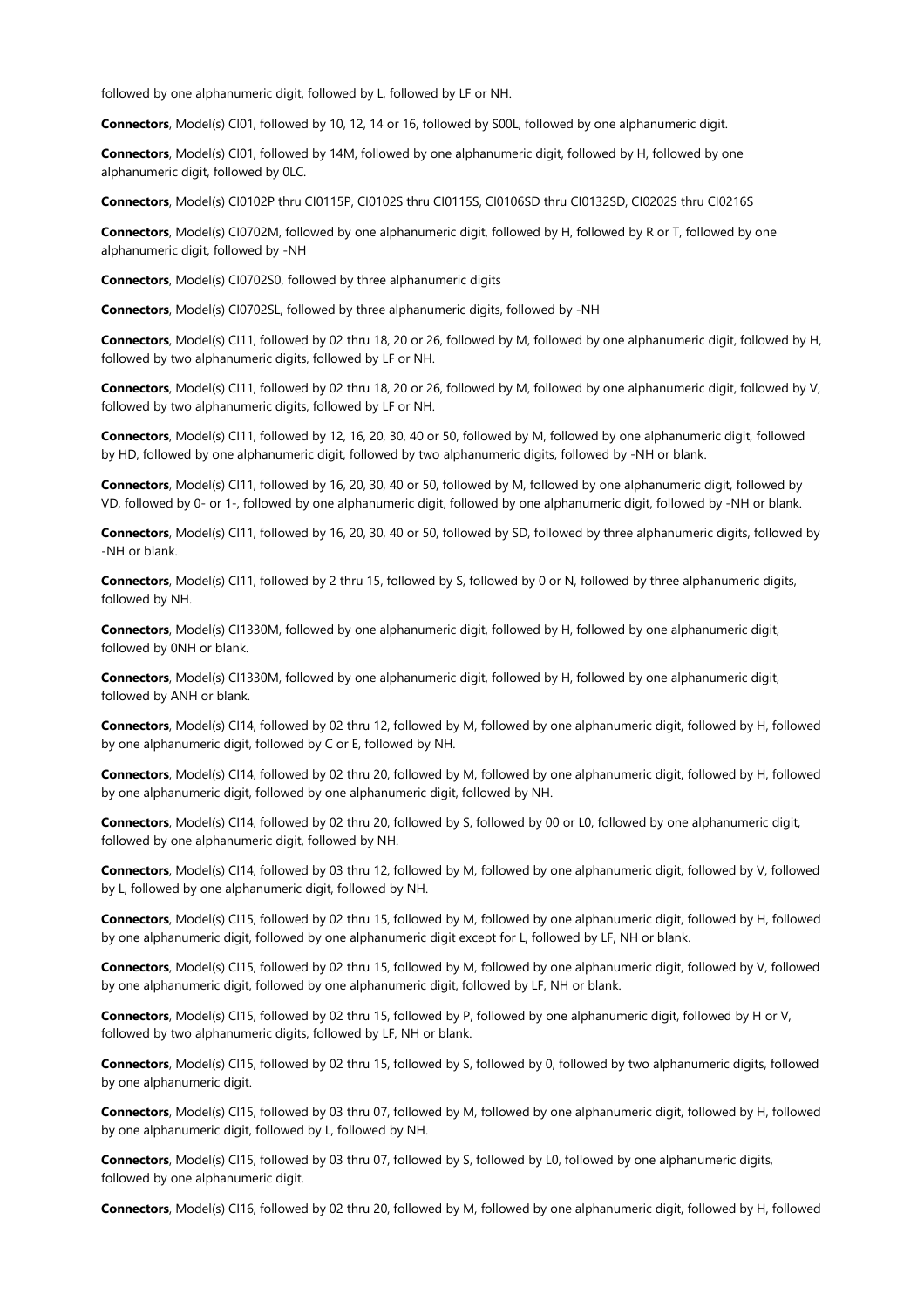by one alphanumeric digit, followed by 0 or A, followed by ?NH

**Connectors**, Model(s) CI16, followed by 02 thru 20, followed by M, followed by one alphanumeric digit, followed by V, followed by one alphanumeric digit, followed by 0, A, B or C, followed by ?NH

**Connectors**, Model(s) CI16, followed by 02 thru 20, followed by S, followed by L, followed by 000 or 00A, followed by ?NH

**Connectors**, Model(s) CI18, followed by 02 thru 22, followed by M, followed by one alphanumeric digit, followed by H, followed by one alphanumeric digit, followed by one alphanumeric digit, followed by NH.

**Connectors**, Model(s) CI18, followed by 02 thru 22, followed by S, followed by one alphanumeric digit, followed by one alphanumeric digit, followed by one alphanumeric digit, followed by one alphanumeric digit, followed by NH.

**Connectors**, Model(s) CI19, followed by 02 thru 12, followed by M, followed by one alphanumeric digit, followed by H or V, followed by two alphanumeric digits, followed by -NH.

**Connectors**, Model(s) CI19, followed by 02 thru 12, followed by S, followed by L0, followed by 0 or 1 thru 9, followed by one alphanumeric digit, followed by -NH.

**Connectors**, Model(s) CI2102P thru CI2115P, CI2102S thru CI2115S, CI2202P thru CI2220P, CI2202S thru CI2220S, CI2302P thru CI2320P, CI2302S thru CI2320S, CI2502P thru CI2515P, CI2502S thru CI2515S, CI2602P thru CI2616P, CI2602S thru CI2616S

**Connectors**, Model(s) CI3002P\*H\*\* (#), CI3003P\*H\*\* (#), CI3004P\*H\*\* (#), CI3005P\*H\*\* (#), CI3006P\*H\*\* (#), CI3007P\*H\*\* (#), CI3008P\*H\*\* (#), CI3009P\*H\*\* (#), CI3010P\*H\*\* (#), CI3011P\*H\*\* (#), CI3012P\*H\*\* (#), CI3013P\*H\*\* (#), CI3014P\*H\*\* (#), CI3015P\*H\*\* (#)

**Connectors**, Model(s) CI3102P thru CI3120P, CI3102S thru CI3120S, CI3202S thru CI3240S, CI3304P, CI3304S, CI3404S thru CI3480S, CI3504P, CI3504S

**Connectors**, Model(s) CI42, followed by 02 thru 10, followed by M, followed by one alphanumeric digit, followed by H, followed by one alphanumeric digit, followed by one alphanumeric digit, followed by NH.

**Connectors**, Model(s) CI44, followed by 02 through 15, followed by P or M, followed by 1, followed by V or H, followed by 00.

**Connectors**, Model(s) CI44, followed by 02 thru 15, followed by M, followed by one alphanumeric digit, followed by H, followed by two alphanumeric digits, followed by LF or NH.

**Connectors**, Model(s) CI44, followed by 02 thru 15, followed by M, followed by one alphanumeric digit, followed by V, followed by two alphanumeric digits, followed by LF or NH.

**Connectors**, Model(s) CI44, followed by 02 thru 15, followed by P, followed by one alphanumeric digit, followed by H, followed by one alphanumeric digits, followed by 0, followed by LF or NH.

**Connectors**, Model(s) CI44, followed by 02 thru 15, followed by P, followed by one alphanumeric digit, followed by V, followed by one alphanumeric digit, followed by 0, followed by LF or NH.

**Connectors**, Model(s) CI44, followed by 02 thru 15, followed by S, followed by three alphanumeric digits, followed by 0 or 0-L, followed by NH.

**Connectors**, Model(s) CI44-02-S0000 thru CI44-15-S0000, CI5102P thru CI5120P, CI5102S thru CI5120S, CI5202P thru CI5212P, CI5202S thru CI5212S, CI5306P thru CI5312P, CI5306S thru CI5312S, CI5402P thru CI5410P, CI5402S thru CI5410S, CI5502P thru CI5510P, CI5502S thru CI5510S, CI5602P thru CI5610P, CI5602S thru CI5610S, CI6101P thru CI6106P, CI6101S thru CI6106S, CI6201P thru CI6206P, CI6201S thru CI6206S, CI6401P thru CI6406P, CI6501P thru CI6506P, CI7202P thru CI7212P, CI7302P thru CI7310P, CI7402P thru CI7412P, CI7502P thru CI7512P, CI7502S thru CI7512S, CI7602P thru CI7612P, CI7602S thru CI7612S, CI7702P thru CI7720P, CI7702S thru CI7720S, CI7802P thru CI7820P, CI7802S thru CI7820S, CI7902P thru CI7920P, CI7902S thru CI7920S

**Connectors**, Model(s) CI82, followed by 02 thru 24, followed by P, followed by one digit, followed by H or V, followed by 00 or 0L.

**Connectors**, Model(s) CI83, followed by 02 thru 36, followed by P, followed by one digit, followed by H or V, followed by 00 or  $\Omega$ 

**Connectors**, Model(s) CI94, followed by P, followed by FC or FM, followed by one alphanumeric digit, followed by one alphanumeric digit, followed by one alphanumeric digit, followed by one alphanumeric digit, followed by NH or blank.

**Connectors**, Model(s) CI94, followed by PF0010P, followed by NH or blank.

**Connectors**, Model(s) CI94, followed by PFI, followed by one alphanumeric digit, followed by one alphanumeric digit, followed by A or B, followed by L, P or 0, followed by -NH or blank.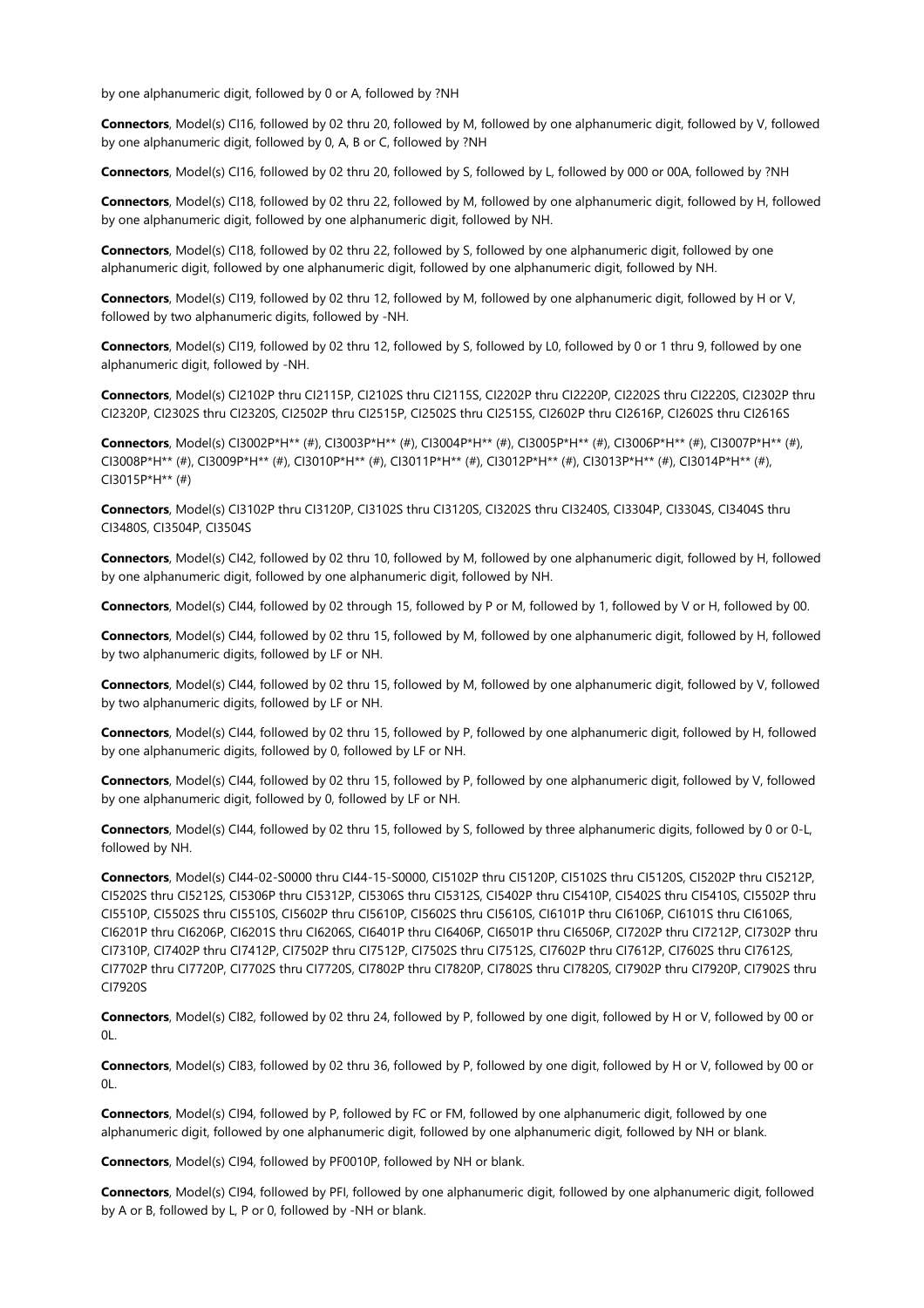#### **Connectors**, Model(s) CI94PF00100

**Connectors**, Model(s) CP-01, followed by 3, followed by 03 thru 05, followed by one alphanumeric digit, followed by M or N, followed by S, followed by -P1, -P2, -P3, -P4, -P5 or blank.

**Connectors**, Model(s) CP-01, followed by 4, followed by 03 thru 05, followed by one alphanumeric digit, followed by 0 thru 5, followed by S, followed by -P1, -P2, -P3, -P4, -P5 or blank.

**Connectors**, Model(s) CP-011, followed by 02, 04, 06, 08, 10, 12, 14, 16, 18, 20, 22 or 24, followed by one alphanumeric digit, followed by one alphanumeric digit, followed by one alphanumeric digit, followed by E.

**Connectors**, Model(s) CP-011, followed by 02, 04, 06, 08, 10, 12, 14, 16, 18, 20, 22, or 24, followed by 0, followed by 1 or 3, followed by one alphanumeric digit or blank

**Connectors**, Model(s) CP-01102, CP-01104, CP-01106, CP-01108, CP-01110, CP-01112, CP-01114, CP-01116, CP-01118, CP-01120, CP-01122, CP-01124

**Connectors**, Model(s) CP-012 followed by 02, 04, 06, 08, 10, 12, 14, 16, 18, 20, 22 or 24, followed by 0, followed by 2 or 3, followed by 0, followed by -LT.

**Connectors**, Model(s) CP-012, followed by 02, 04, 06, 08, 10, 12, 14, 16, 18, 20, 22, or 24, followed by 0, followed by 0, 1, 2 or 3, followed by one alphanumeric digit or blank

**Connectors**, Model(s) CP-01202, CP-01204, CP-01206, CP-01208, CP-01210, CP-01212, CP-01214, CP-01216, CP-01218, CP-01220, CP-01222, CP-01224

**Connectors**, Model(s) CP-013, followed by 02, 04, 06, 08, 10, 12, 14, 16, 18, 20, 22, or 24, followed by one alphanumeric digit or blank, followed by 1, 3, 4, 5, 6, 7, 8 or 9, followed by one alphanumeric digit or blank

**Connectors**, Model(s) CP-013, followed by 03 thru 05, followed by one alphanumeric digit, followed by 1 or 3 thru 9, followed by S.

**Connectors**, Model(s) CP-014 followed by 02, 04, 06, 08, 10, 12, 14, 16, 18, 20, 22 or 24, followed by one alphanumeric digit, followed by 2, 3 or 5, followed by 0, followed by -HC, followed by -LT.

**Connectors**, Model(s) CP-014 followed by 02, 04, 06, 08, 10, 12, 14, 16, 18, 20, 22, or 24, followed by one alphanumeric digit or blank, followed by 0 thru 7, followed by one alphanumeric digit or blank.

**Connectors**, Model(s) CP-014 followed by 04, 06, 08, 10, 12, 14, 16, 18, 20, 22 or 24, followed by one alphanumeric digit, followed by 7, followed by 0, followed by -HC, followed by -LT.

**Connectors**, Model(s) CP01H followed by 02, 04, 06, 08, 10, 12, 14, 16, 18, 20, 22 or 24, followed by one alphanumeric digit, followed by 2, 3 or 5, followed by 0.

**Connectors**, Model(s) CP01H followed by 04, 06, 08, 10, 12, 14, 16, 18, 20, 22 or 24, followed by one alphanumeric digit, followed by 7, followed by 0.

**Connectors**, Model(s) CP01P followed by 02, 04, 06, 08, 10, 12, 14, 16, 18, 20, 22 or 24, followed by 0, followed by 2 or 3, followed by 0.

**Connectors**, Model(s) CP0201P, CP0201S, CP0202P, CP0202S, CP0203P, CP0203S, CP0204P, CP0204S, CP0205P, CP0205S, CP0206P, CP0206S, CP0209P, CP0209S, CP0212P, CP0212S, CP0215P, CP0215S, CP0302P, CP0302S, CP0303P, CP0303S, CP0304P, CP0304S, CP0306P, CP0306S, CP0309P, CP0309S

**Connectors**, Model(s) CP04, followed by 02, 03, 04 or 05, followed by SL, followed by 0 or N, followed by one alphanumeric digit, followed by 0, followed by 1 or blank.

**Connectors**, Model(s) CP04, followed by 2, followed by A, B, C or D, followed by P, followed by one alphanumeric digit, followed by H, followed by one alphanumeric digit except for L, followed by 0, 1 or 2, followed by LF, NH or blank.

**Connectors**, Model(s) CP04, followed by 2, followed by A, B, C or D, followed by P, followed by one alphanumeric digit, followed by HL, followed by 0, 1 or 2, followed by LF, NH or blank.

**Connectors**, Model(s) CP04, followed by 2, followed by A, B, C or D, followed by P, followed by one alphanumeric digit, followed by M, followed by one alphanumeric digit except for B, C or L, followed by 0, followed by LF, NH or RF.

**Connectors**, Model(s) CP04, followed by 2, followed by A, B, C or D, followed by P, followed by one alphanumeric digit, followed by ML0, followed by LF or NH.

**Connectors**, Model(s) CP04, followed by 2, followed by B, C, D or E, followed by P, followed by one alphanumeric digit,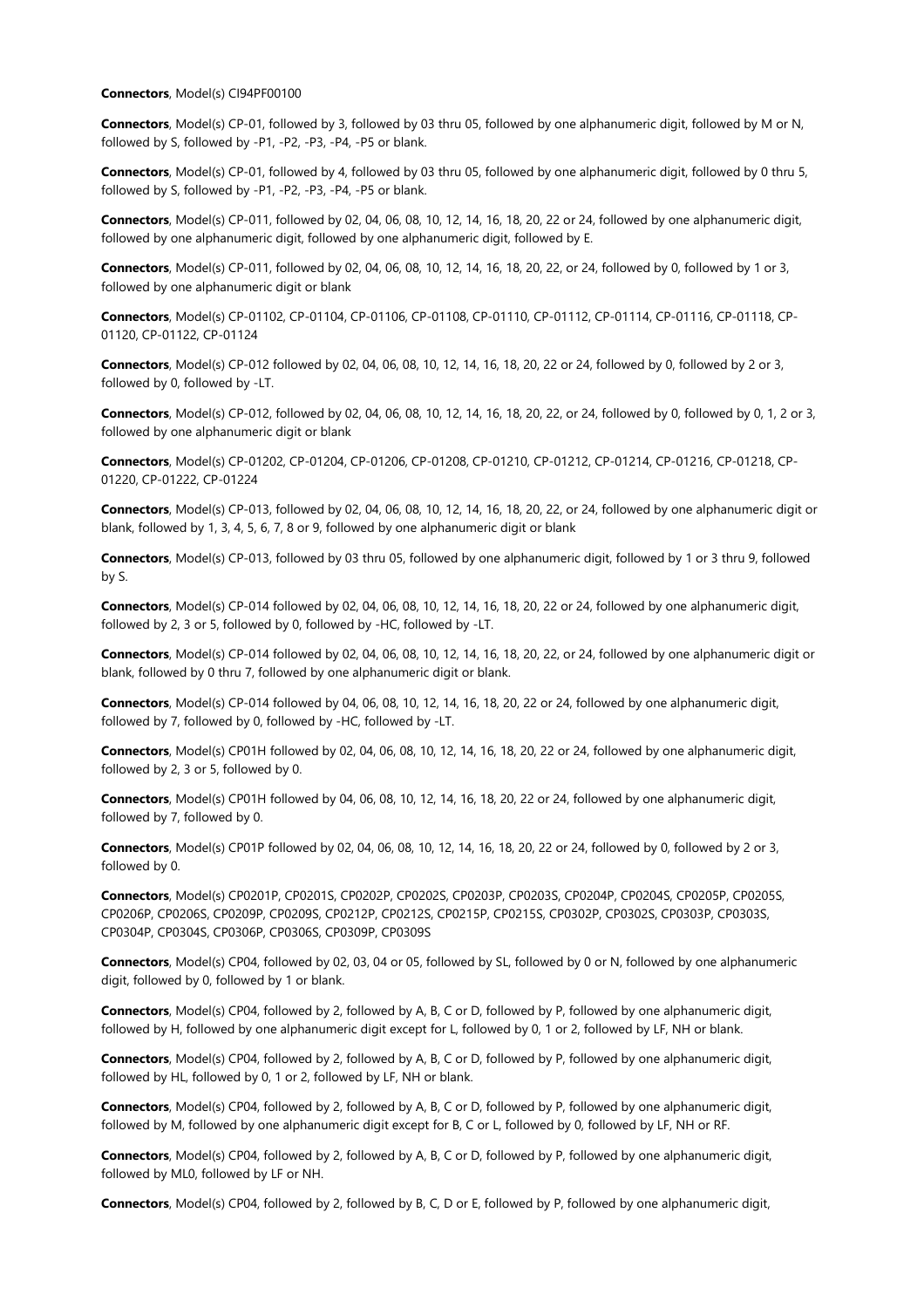followed by MB0, followed by LF or NH1 or 2, followed by LF, NH.

**Connectors**, Model(s) CP04, followed by 2, followed by C, D or E, followed by P, followed by one alphanumeric digit, followed by MC0, followed by LF or NH.

**Connectors**, Model(s) CP04, followed by 2EP, followed by one alphanumeric digit, followed by HFANH.

**Connectors**, Model(s) CP04, followed by 2EP, followed by one alphanumeric digit, followed by MD0, followed by LF or NH.

**Connectors**, Model(s) CP04, followed by 2EP, followed by one alphanumeric digit, followed by MF, followed by 0 or A, followed by LF.

**Connectors**, Model(s) CP04, followed by 2ESF, followed by 0 or A, followed by one alphanumeric digit, followed by 0.

**Connectors**, Model(s) CP04, followed by 3, followed by A or B, followed by P, followed by one alphanumeric digit, followed by H, followed by one alphanumeric digit except for L, followed by 0, 1 or 2, followed by LF, NH or blank.

**Connectors**, Model(s) CP04, followed by 3, followed by A or B, followed by P, followed by one alphanumeric digit, followed by HL, followed by 0, 1 or 2, followed by LF, NH or blank.

**Connectors**, Model(s) CP04, followed by 3, followed by A or B, followed by P, followed by one alphanumeric digit, followed by M, followed by one alphanumeric digit except for B, C or L, followed by 0, followed by LF, NH or RF.

**Connectors**, Model(s) CP04, followed by 3, followed by A or B, followed by P, followed by one alphanumeric digit, followed by ML0, followed by LF or NH.

**Connectors**, Model(s) CP04, followed by 4 or 5, followed by AP, followed by one alphanumeric digit, followed by H, followed by one alphanumeric digit except for L, followed by 0, 1 or 2, followed by LF, NH or blank.

**Connectors**, Model(s) CP04, followed by 4 or 5, followed by AP, followed by one alphanumeric digit, followed by HL, followed by 0, 1 or 2, followed by LF, NH or blank.

**Connectors**, Model(s) CP04, followed by 4 or 5, followed by AP, followed by one alphanumeric digit, followed by M, followed by one alphanumeric digit except for B, C or L, followed by 0, followed by LF, NH or RF.

**Connectors**, Model(s) CP04, followed by 4 or 5, followed by AP, followed by one alphanumeric digit, followed by ML0, followed by LF, NH.

**Connectors**, Model(s) CP05, followed by 02P, followed by one alphanumeric digit, followed by H, followed by one alphanumeric digit except for L, followed by 0, 1, 2 or 4, followed by LF, NH or blank.

**Connectors**, Model(s) CP05, followed by 02P, followed by one alphanumeric digit, followed by HL, followed by 0, 1, 2, 4 or 5, followed by LF, NH or blank.

**Connectors**, Model(s) CP05, followed by 02P, followed by one alphanumeric digit, followed by M, followed by one alphanumeric digit except for L, followed by 0, followed by LF or NH.

**Connectors**, Model(s) CP05, followed by 02P, followed by one alphanumeric digit, followed by ML0, followed by LF or NH.

**Connectors**, Model(s) CP05, followed by 02SL0, followed by one alphanumeric digit, followed by 0.

**Connectors**, Model(s) CP0602P thru CP0612P, CP0602S thru CP0612S, CP1102P, CP1102S, CP1103P, CP1103S, CP1104P, CP1104S, CP1106P, CP1106S, CP1109P, CP1109S, CP1112P, CP1112S

**Connectors**, Model(s) CP15, followed by 02, 03, 04 or 05 followed by M, followed by 1 or 2, followed by P or S, followed by R or T, followed by 0 thru 9 or N, followed by NH, followed by X01 thru X99 or blank.

**Connectors**, Model(s) CP31001S, CP31002S, CP31003S, CP31004S, CP31006S, CP31009S, CP31012P, CP31012S, CP31015P, CP31015S, CP3101P, CP3102P, CP3103P, CP3104P, CP3106P, CP3109P, CP3204P, CP3204S, CP3304P, CP3304S

**Connectors**, Model(s) CP35, followed by 02 thru 12, followed by P, followed by 0 or R, followed by two alphanumeric digits, followed by SNH.

**Connectors**, Model(s) CP35, followed by 02 thru 12, followed by P, followed by one alphanumeric digit, followed by H, followed by S, followed by M, followed by S, followed by LF or NH.

**Connectors**, Model(s) CP35, followed by 02 thru 12, followed by P, followed by one alphanumeric digit, followed by H00-S, followed by LF or NH.

**Connectors**, Model(s) CP35, followed by 02 thru 12, followed by P, followed by one alphanumeric digit, followed by HS0-S, followed by LF or NH.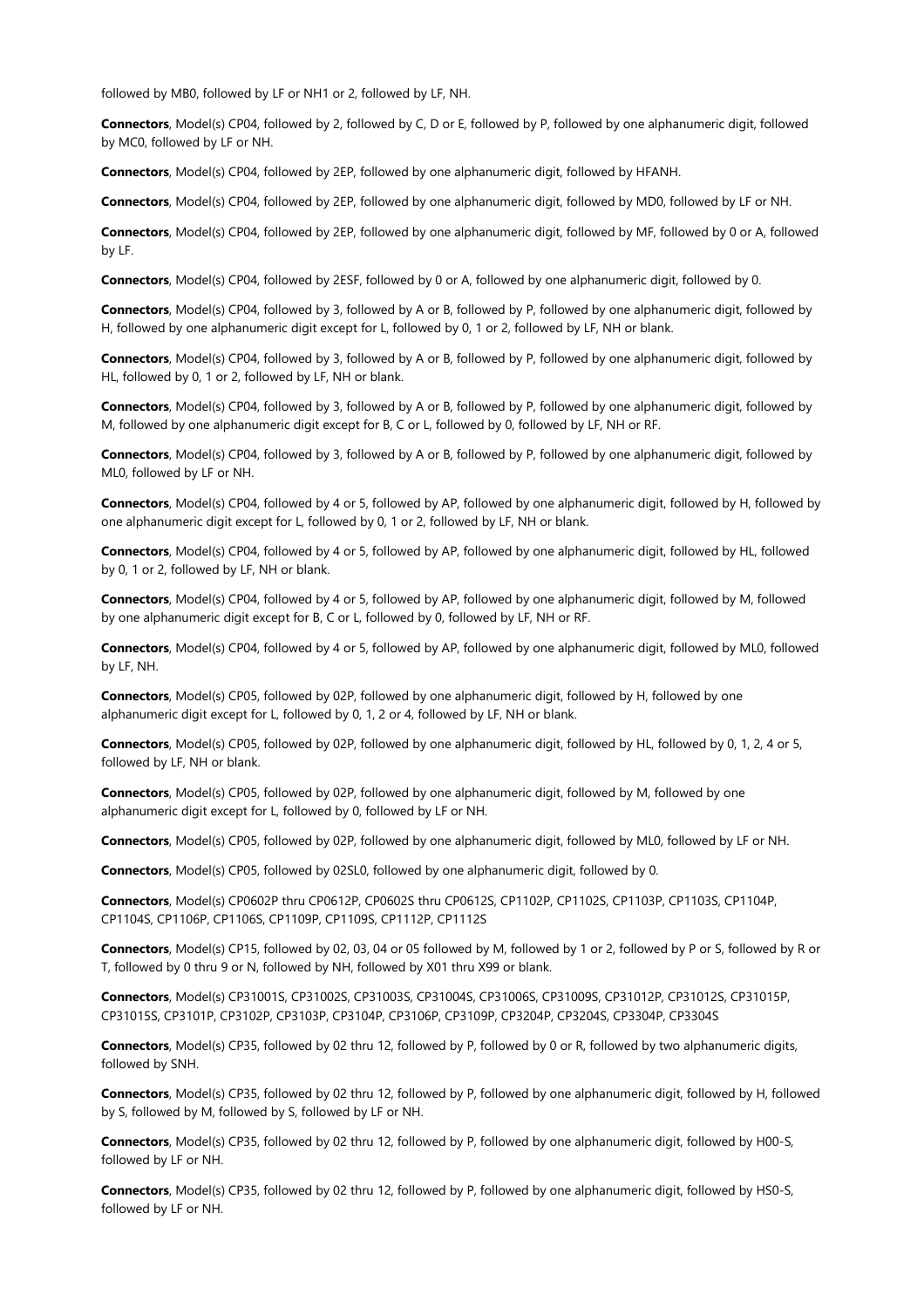**Connectors**, Model(s) CP35, followed by 02 thru 12, followed by P, followed by one alphanumeric digit, followed by HSP-S, followed by LF or NH.

**Connectors**, Model(s) CP35, followed by 02 thru 12, followed by P, followed by one alphanumeric digit, followed by HST-S, followed by LF or NH.

**Connectors**, Model(s) CP35, followed by 02 thru 12, followed by P, followed by one alphanumeric digit, followed by V00-S, followed by LF or NH.

**Connectors**, Model(s) CP35, followed by 02 thru 12, followed by P, followed by one alphanumeric digit, followed by VS0-S, followed by LF or NH.

**Connectors**, Model(s) CP35, followed by 02 thru 12, followed by P, followed by one alphanumeric digit, followed by VST-S, followed by LF or NH.

**Connectors**, Model(s) CP35, followed by 02 thru 12, followed by S, followed by ML, followed by 1, followed by S, followed by NH or blank.

**Connectors**, Model(s) CP35, followed by 02 thru 12, followed by S, followed by three alphanumeric digits, followed by SNH.

**Connectors**, Model(s) CP35, followed by 02, 04, 06, 08, 10, 12, 14, 16, 18, 20, 22 or 24, followed by P, followed by one alphanumeric digit, followed by H, followed by 00, 0B, 0D, S0, SP, SR or ST, followed by LF, NH or blank.

**Connectors**, Model(s) CP35, followed by 02, 04, 06, 08, 10, 12, 14, 16, 18, 20, 22 or 24, followed by P, followed by one alphanumeric digit, followed by H, followed by S, followed by M, followed by LF or NH.

**Connectors**, Model(s) CP35, followed by 02, 04, 06, 08, 10, 12, 14, 16, 18, 20, 22 or 24, followed by P, followed by one alphanumeric digit, followed by V, followed by 00, 0B, 0E, S0, SA, SF or ST.

**Connectors**, Model(s) CP35, followed by 02, 04, 06, 08, 10, 12, 14, 16, 18, 20, 22 or 24, followed by S, followed by ML, followed by 1, followed by 0, followed by NH or blank.

**Connectors**, Model(s) CP3502P thru CP3524P, CP3502S thru CP3524S

**Connectors**, Model(s) CP60, followed by 02, followed by P, followed by one alphanumeric digit, followed by H or V, followed by 00, followed by -NH.

**Connectors**, Model(s) CP60, followed by 02, followed by S, followed by 0 or N, followed by 0, followed by 0 or 1, followed by 0, followed by -NH or blank.

**Connectors**, Model(s) CP60, followed by 02, followed by S, followed by 0 or N, followed by 0, followed by 0 or 1, followed by 0, followed by -NH or blank.

**Connectors**, Model(s) CP60, followed by 02, followed by S, followed by 0 or N, followed by 0, followed by 0 or 1, followed by 0, followed by -NH or blank.

**Connectors**, Model(s) CP60, followed by 04, followed by P, followed by one alphanumeric digit, followed by H or V, followed by 00, followed by -NH.

**Connectors**, Model(s) CP60, followed by 04, followed by S, followed by 0 or N, followed by 0, followed by 0 or 1, followed by 0, followed by -NH or blank.

**Connectors**, Model(s) CP60, followed by 04, followed by S, followed by 0 or N, followed by 0, followed by 0 or 1, followed by 0, followed by -NH or blank.

**Connectors**, Model(s) CP60, followed by 04, followed by S, followed by 0 or N, followed by 0, followed by 0 or 1, followed by 0, followed by -NH or blank.

**Connectors**, Model(s) CP60, followed by 06, followed by P, followed by one alphanumeric digit, followed by H or V, followed by 00, followed by -NH.

**Connectors**, Model(s) CP60, followed by 06, followed by S, followed by 0 or N, followed by 0, followed by 0 or 1, followed by 0, followed by -NH or blank.

**Connectors**, Model(s) CP60, followed by 06, followed by S, followed by 0 or N, followed by 0, followed by 0 or 1, followed by 0, followed by -NH or blank.

**Connectors**, Model(s) CP60, followed by 06, followed by S, followed by 0 or N, followed by 0, followed by 0 or 1, followed by 0, followed by -NH or blank.